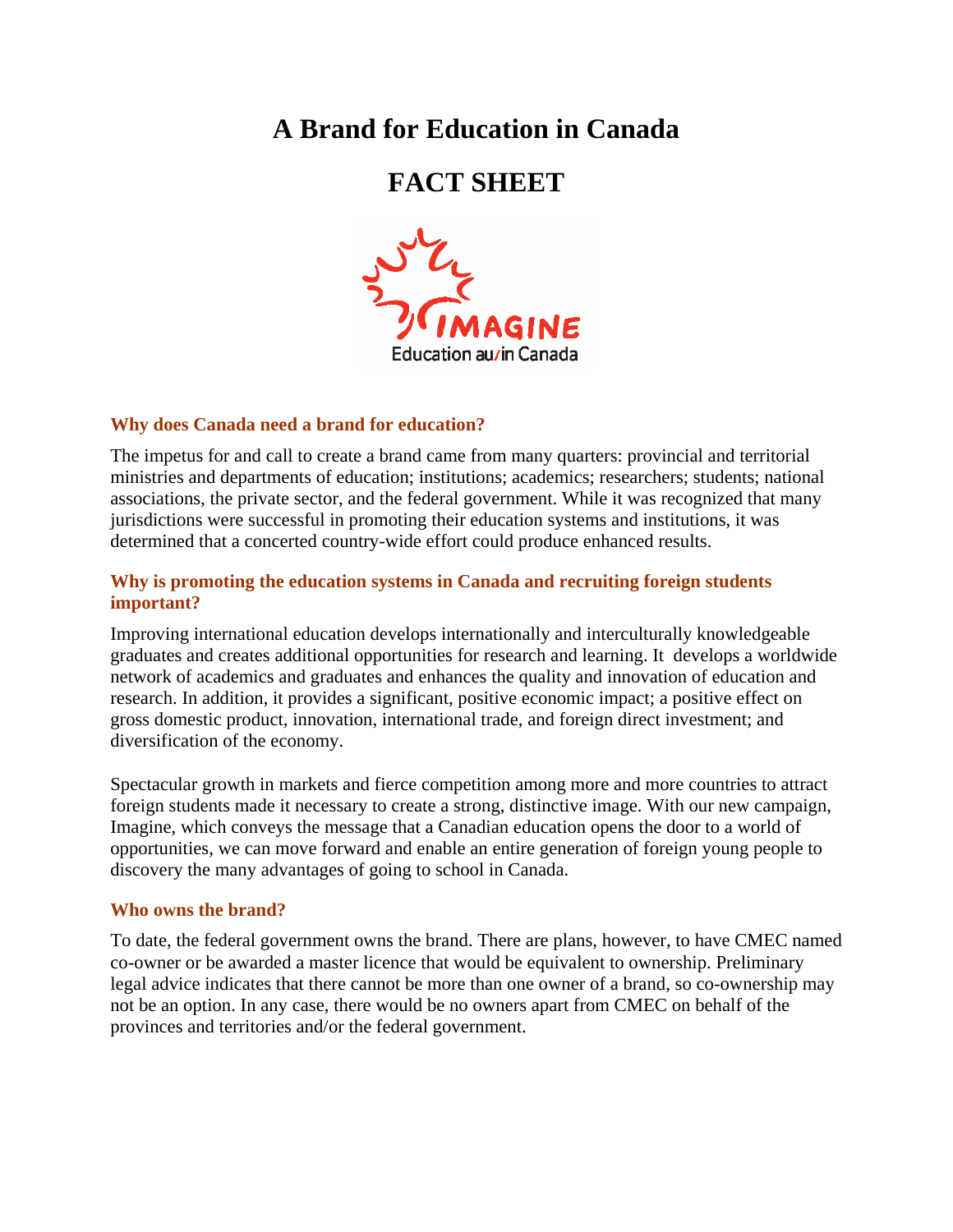#### **What are the roles of CMEC and the federal government?**

The provinces and territories, through CMEC, and the federal government are the de facto owners of the brand. Through cooperation, collaboration, and consensus building over a period of about 18 months, the F-P/T Brand Working Group recommended the brand for education in Canada to ministers of education and to the minister of international trade. Collaboration occurred in the context of the recognition of the exclusive jurisdiction of provinces and territories in education and of the interest of the federal government in promoting education abroad. CMEC and the federal government undertook extensive consultation with stakeholders during the course of the development.

# **Will the brand replace provincial and/or institutional brands?**

The brand is designed to complement existing brands. It will act as an umbrella that will provide consistency in the look and feel of, for instance, Canadian booths in recruitment fairs and exhibits. As with any brand, the technical guidelines for use will be extensive and explicit and will have to be followed by eligible users.

#### **Who will be allowed to use it?**

 Initially, only the owners of the trade-mark, namely the Federal government and duly authorized licensees will be allowed to use the brand. It is expected that use will be extended to eligible and authorized institutions to whom a license will be granted in 2009.

# **How was the brand developed and chosen?**

A public call for proposals was placed on MERX in January 2007. The bid was won by Bang Marketing of Montreal. Bang Marketing proposed the essence of the brand, as well as many iterations of symbols and tag lines until an acceptable version was arrived at. Various focus groups were surveyed for reactions to and comments on several options. The results of these surveys were relayed to the members of the working group to inform their decisions.

#### **How much did the process cost?**

Approximately \$1.5 million.

# **How will the integrity of the brand be assured?**

Because the brand will symbolize the quality of Canadian education systems and institutions, it will be necessary to ensure its correct replication and authorized use. The working group will develop brand use guidelines and maintain lists of authorized users. The Internet will be instrumental in providing authorized users with access to documents and other resources and will allow the monitoring and enforcement of the guidelines.

# **Who will fund the maintenance and monitor the use of the brand?**

The costs will be shared between the federal government and the provinces and territories, through CMEC.